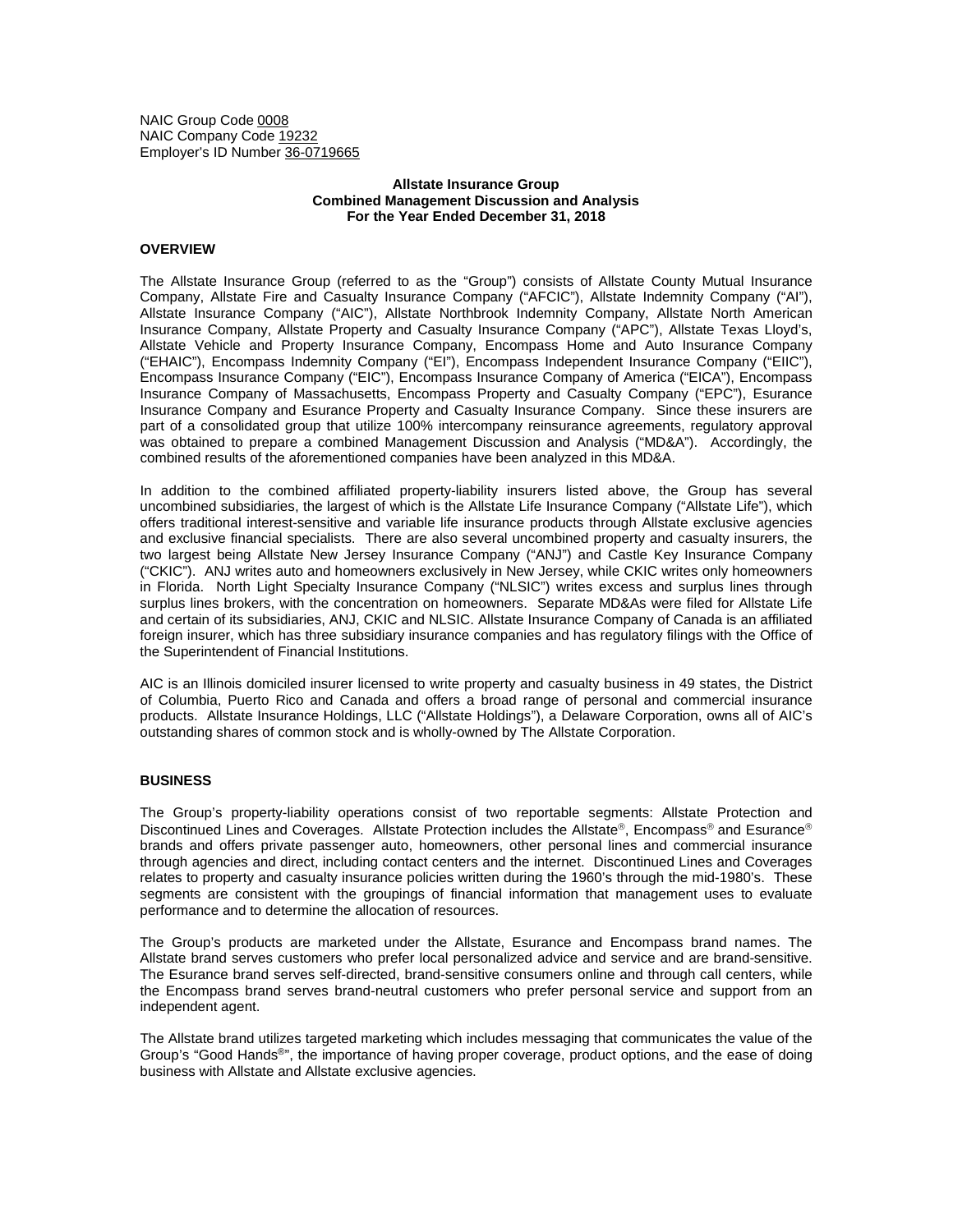The Allstate brand differentiates itself by offering comprehensive product options and features through agencies that provide local advice and service. The Your Choice Auto<sup>®</sup> product offers qualified customers choice from a variety of options such as Accident Forgiveness, Deductible Rewards®, Safe Driving Bonus® and New Car Replacement. The Allstate House and Home® product featured options include Claim RateGuard®, Claim-Free Bonus, deductible rewards and flexibility in options and coverages, including graduated roof coverage and pricing based on roof type and age for damage related to wind and hail events. In addition, the Group offers a Claim Satisfaction Guarantee® that promises a return of premium to standard auto insurance customers dissatisfied with their claims experience. Bundling Benefits provides auto customers with a qualifying property policy an auto renewal guarantee and a deductible waiver (when the same event, with the same covered cause of loss, damages both auto and property). Bundling Benefits was offered in 15 states as of December 31, 2018. The Auto Replacement Protection replaces a qualifying customer's vehicle involved in a total loss accident with a vehicle of the same or similar make and model that is one year newer. The Drivewise® program is a telematics-based insurance program, available in 49 states and the District of Columbia as of December 31, 2018, that uses a mobile application or an in-car device to capture driving behaviors and encourage safe driving. The Drivewise program provides customers with information and tools, incentives and driving challenges. For example, in most states, Allstate Rewards<sup>®</sup> provides reward points for safe driving. Milewise®, Allstate's usage based insurance product, available in 6 states as of December 31, 2018, gives customers flexibility to customize their insurance and pay based on the number of miles they drive.

When an Allstate product is not available, the Group may offer non-proprietary products to consumers through arrangements made with other companies, agencies, and brokers.

Other personal lines sold under the Allstate brand include renters, condominium, landlord, boat, umbrella, manufactured home and stand-alone scheduled personal property.

The Group's strategy for the Esurance brand is to make insurance surprisingly painless by innovating to make it simple, transparent, and affordable. We plan to grow profitably by delivering an excellent customer experience at an exceptional value through an engaged and high-performing workforce. To provide an enhanced customer experience we offer a seamless online and mobile experience with fast quoting for ease and convenience, provide hassle-free purchases and claims processing through intuitive tools and advanced technology, offer a broad suite of protection products and solutions to our customers and offer innovative product options and features.

The Group's strategy for the Encompass brand is to expand the independent agency footprint, broaden geographic and product diversification, enhance pricing and underwriting sophistication and provide a superior customer and agent experience. Over the past several years, Encompass has been executing on a profit improvement plan emphasizing pricing, governance and operational improvements at both the state and countrywide levels. These actions have improved underlying profitability but led to a reduction of policies in force compared to prior years for both auto and homeowners.

The Group's pricing and underwriting strategies and decisions are designed to generate sustainable profitable growth. The Group's proprietary database of underwriting and loss experience enables sophisticated pricing algorithms and methodologies to more accurately price risks while also seeking to attract and retain customers in multiple risk segments. A combination of underwriting information, pricing and discounts are also used to achieve a more competitive position and growth. The Group's pricing strategy involves local marketplace pricing and underwriting decisions based on risk evaluation factors and an evaluation of competitors to the extent permissible by applicable law.

Pricing of property products is intended to establish risk-adjusted returns that are acceptable over a longterm period. The Group pursues rate increases to keep pace with loss trends, including losses from catastrophic events and those that are weather-related (such as wind, hail, lightning and freeze not meeting the criteria to be declared a catastrophe) The Group also takes into consideration potential customer disruption, the impact on its ability to market our products, regulatory limitations, competitive position and profitability. In any reporting period, loss experience from catastrophic events and weather-related losses may contribute to negative or positive underwriting performance relative to the expectations we incorporated into product pricing.

# **CATASTROPHE MANAGEMENT**

Catastrophe losses are an inherent risk of the property and casualty insurance industry that have contributed, and will continue to contribute, to potentially material year-to-year fluctuations in the Group's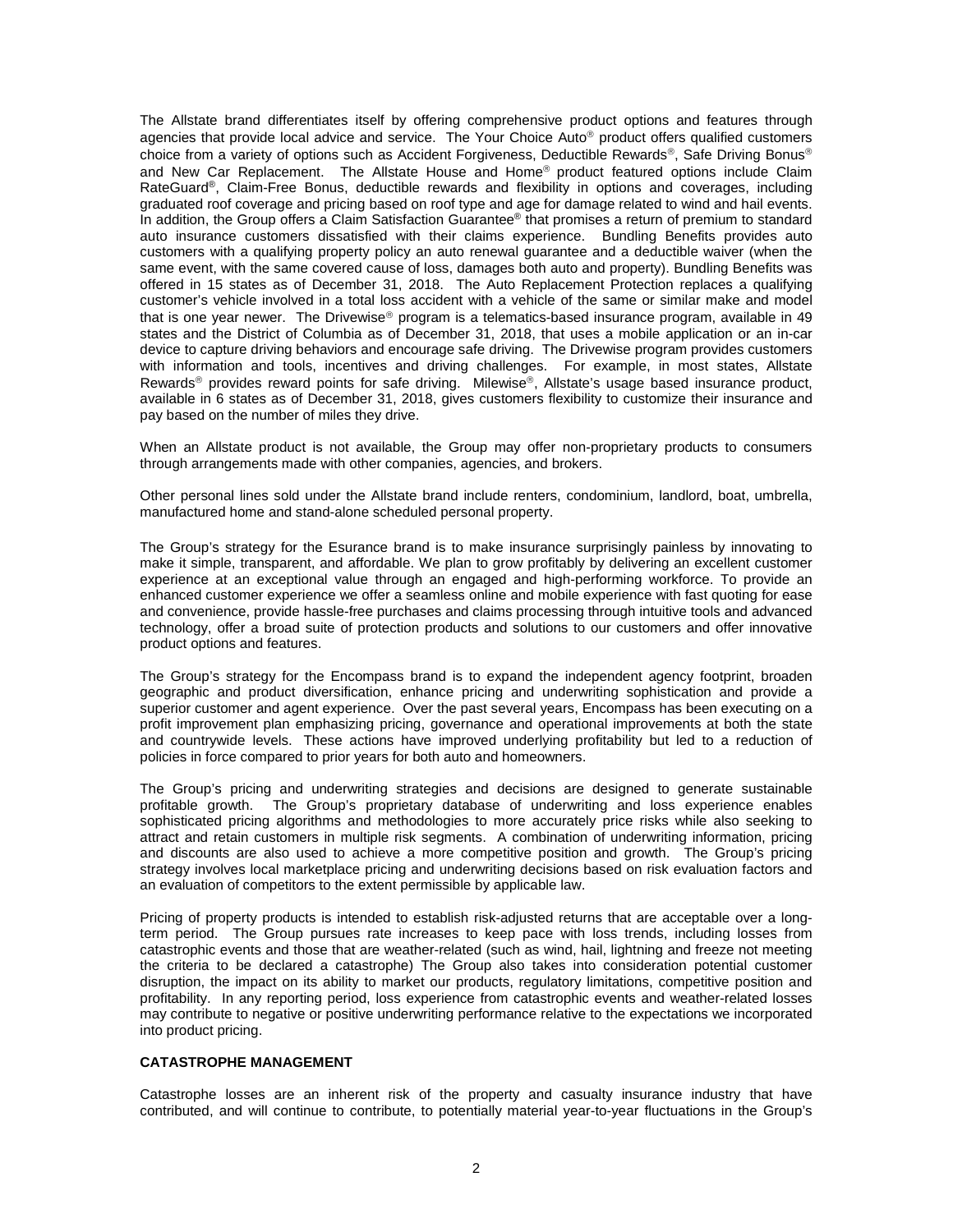results of operations and financial position. The Group defines a "catastrophe" as an event that produces pre-tax losses before reinsurance in excess of \$1 million and involves multiple first party policyholders, or a winter weather event that produces a number of claims in excess of a preset, per-event threshold of average claims in a specific area, occurring within a certain amount of time following the event. Catastrophes are caused by various natural events including high winds, winter storms and freezes, tornadoes, hailstorms, wildfires, tropical storms, hurricanes, earthquakes and volcanoes. The Group is also exposed to man-made catastrophic events, such as certain types of terrorism or industrial accidents. The nature and level of catastrophes in any period cannot be reliably predicted.

The Group considers the greatest areas of potential catastrophe losses due to hurricanes generally to be major metropolitan centers in counties along the eastern and gulf coasts of the United States. Usually, the average premium on a property policy near these coasts is greater than in other areas. However, average premiums are often not considered commensurate with the inherent risk of loss. In addition, in various states the Group is subject to assessments from assigned risk plans, reinsurance facilities and joint underwriting associations providing insurance for wind related property losses.

Over time the Group has limited its aggregate insurance exposure to catastrophe losses in certain regions of the country that are subject to high levels of natural catastrophes, limited by our participation in various state facilities. However, the impact of these actions may be diminished by the growth in insured values, and the effect of state insurance laws and regulations. In addition, in various states the Group is required to participate in assigned risk plans, reinsurance facilities and joint underwriting associations that provide insurance coverage to individuals or entities that otherwise are unable to purchase such coverage from private insurers. Because of the Group's participation in these and other state facilities such as wind pools, it may be exposed to losses that surpass the capitalization of these facilities and to assessments from these facilities.

Property catastrophe exposure management includes purchasing reinsurance to provide coverage for known exposure to hurricanes, earthquakes, wildfires, fires following earthquakes and other catastrophes. The Group is also working to promote measures to prevent and mitigate losses and make homes and communities more resilient, including enactment of stronger building codes and effective enforcement of those codes, adoption of sensible land use policies, and development of effective and affordable methods of improving the resilience of existing structures.

The Group continues to take actions to maintain an appropriate level of exposure to catastrophic events while continuing to meet the needs of the Group's customer's, including the following:

- Continuing to limit or not offer new homeowners, manufactured home and landlord package policy business in certain coastal geographies.
- Increased capacity in the brokerage platform for customers not offered an Allstate policy.
- In 2016, we began to write a limited number of homeowners policies in select areas of California. The Group will continue to renew current policyholders and allow replacement policies for existing customers who buy a new home, or change their residence to rental property.
- In certain states, the Group has been ceding wind exposure related to insured property located in wind pool eligible areas.
- Tropical cyclone deductibles are generally higher than all peril deductibles and are in place for a large portion of coastal insured properties.
- Auto physical damage coverage generally includes coverage for flood-related loss. We have additional catastrophe exposure, beyond the property lines, for auto customers who have purchased physical damage coverage. The Group manages this additional exposure through inclusion of auto losses in our nationwide reinsurance program, including Florida personal lines automobile business, as of June 1, 2016.
- Offer a homeowners policy available in 42 states and the District of Columbia, Allstate House and Home®, that provides options of coverage for roof damage including graduated coverage and pricing based on roof type and age.

The Group continues to seek appropriate returns for its risks. This may require further actions, similar to those already taken, in geographies where the Group is not getting appropriate returns. However, the Group may maintain or opportunistically increase its presence in areas where adequate risk adjusted returns can be achieved.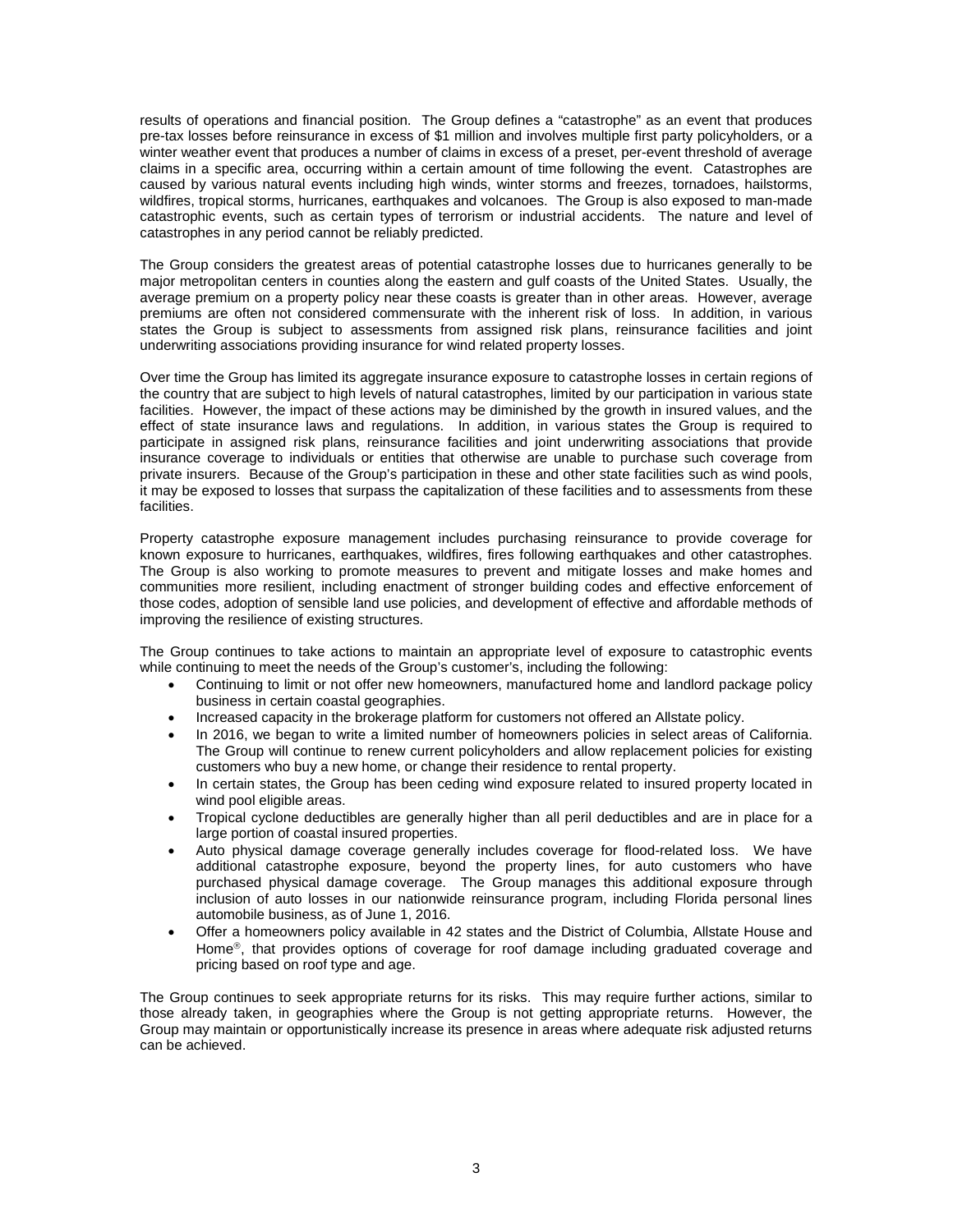# **DODD-FRANK: COVERED AGREEMENT**

The Secretary of the Treasury (operating through FIO) and the Office of the U.S. Trade Representative ("USTR") are jointly authorized, pursuant to the Dodd-Frank, to negotiate Covered Agreements. A Covered Agreement is a bilateral or multilateral agreement that "relates to the recognition of prudential measures with respect to the business of insurance or reinsurance that achieves a level of protection for insurance or reinsurance consumers that is substantially equivalent to the level of protection achieved under State insurance or reinsurance regulation."

On September 22, 2017, the U.S. and European Union ("EU") signed a Covered Agreement. In addition to signing the Covered Agreement, Treasury and the USTR jointly issued a policy statement clarifying how the U.S. views implementation of certain provisions of the Covered Agreement. The policy statement affirms the U.S. system of insurance regulation, including the role of state insurance regulators as the primary supervisors of the business of insurance and addresses several other key provisions of the Covered Agreement for which constituents sought clarity, including prospective application to reinsurance agreements and an affirmation that the Covered Agreement does not require development of a group capital standard or group capital requirement in the U.S.

The U.S. has five years from the date of signing to amend its credit for reinsurance laws and regulations to conform with the requirements of the Covered Agreement or face federal preemption determinations by the FIO. To address the requirements of the Covered Agreement, the National Association of Insurance Commissioners ("NAIC") has formally adopted plans to revise the existing credit for reinsurance model law and model regulation to conform with the requirements of the Covered Agreement with the expectation that states will adopt and implement the modified model law and regulation. In addition, the NAIC plans to adopt reinsurance collateral requirements for reinsurers domiciled in NAIC qualified jurisdictions, other than those in the EU, consistent with those in the Covered Agreement provided the qualified jurisdictions also comply with the group capital mutual recognition and information sharing provisions of the Covered Agreement.

On December 18, 2018, the U.S. and the United Kingdom ("UK") signed a separate Covered Agreement consistent with the U.S.-EU Covered Agreement to coordinate regulation of the insurance industry doing business in the U.S. and UK in the event the UK leaves the EU in March 2019. Consistent with steps taken when the U.S. signed the U.S.-EU Covered Agreement in 2017, Treasury and the USTR also issued a policy statement regarding implementation of the U.S.-UK Covered Agreement affirming the role that state insurance regulators play as the primary supervisors of the insurance industry. The signing begins a review period in the UK that lasts for 21 legislative days. The Covered Agreement has also been submitted to Congress on December 11, 2018 for a period of 90 calendar days after which the U.S.-UK Covered Agreement may become effective without further congressional approval.

# **DIVISION STATUTE**

On November 27, 2018, the Illinois General Assembly passed legislation authorizing a statute that makes available a process by which a domestic insurance company may divide into two or more domestic insurance companies. The statute could be used to isolate an existing block of life, health or propertycasualty business for sale to a third party or to manage risks associated with indemnification programs. The statute could also be used to divide continuing blocks of insurance business from insurance business that is no longer marketed, or otherwise has been discontinued, into separate companies with separate capital. Before a plan of division can be effected, it must be approved according to the organizational documents of the dividing insurer and submitted for approval by the Illinois Department of Insurance. The bill was effective January 1, 2019. The Illinois Department of Insurance will likely promulgate rules and the rule-making process will take several months once filed.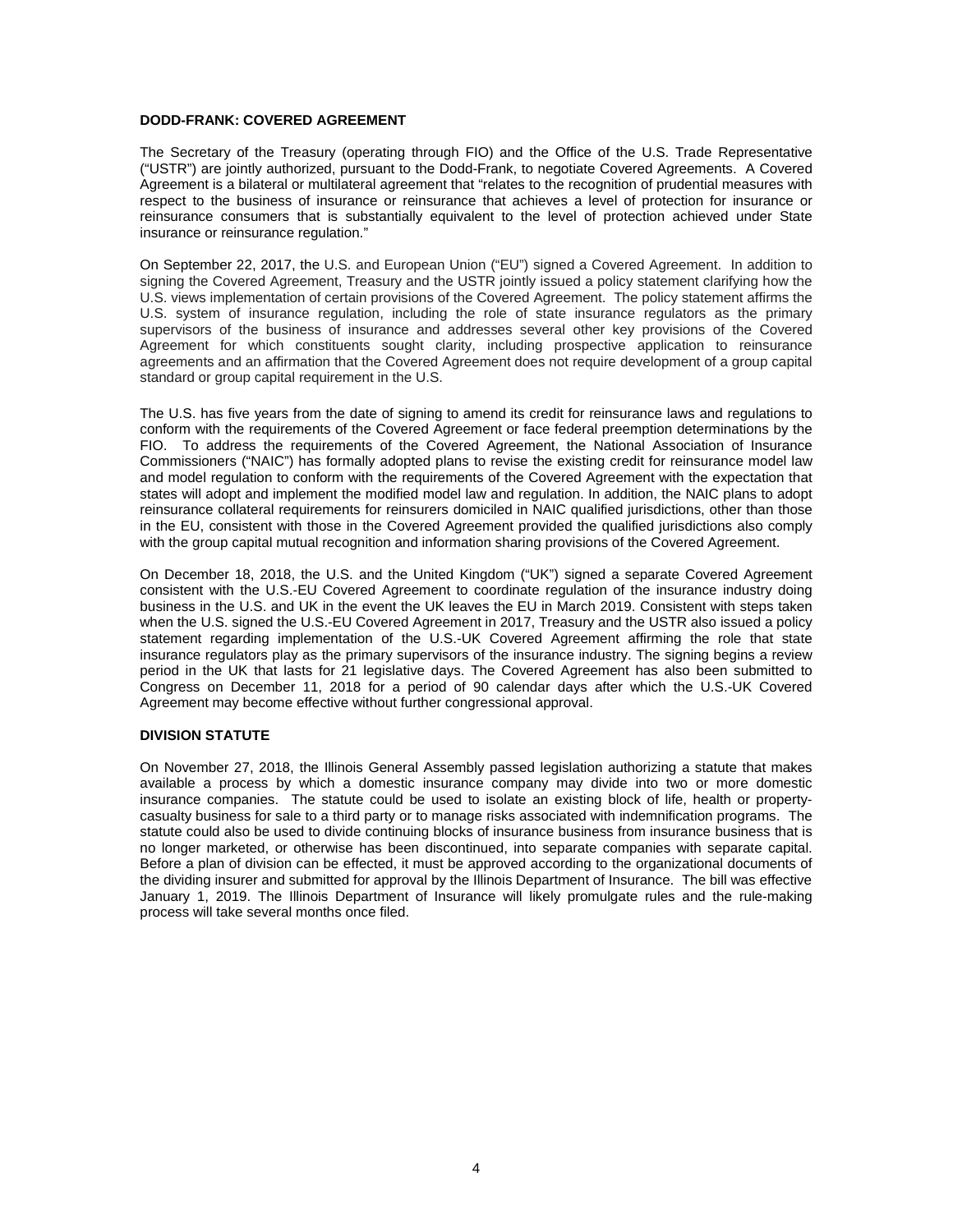# **FINANCIAL POSITION**

| (in millions)                                       | 2018            | 2017         |
|-----------------------------------------------------|-----------------|--------------|
| Cash and invested assets                            | \$<br>43,559    | \$<br>43,047 |
| Investment income due and accrued                   | 265             | 233          |
| Premiums and considerations                         | 4,940           | 4,654        |
| Net deferred tax asset                              | 729             | 609          |
| Receivable from parent, subsidiaries and affiliates | 235             | 203          |
| Other assets                                        | 233             | 257          |
| <b>Total assets</b>                                 | \$<br>49,961    | \$<br>49,003 |
| Loss and loss adjustment expenses                   | \$<br>17,618 \$ | 17,102       |
| Commissions payable, contingent commissions         |                 |              |
| and other similar charges                           | 198             | 191          |
| Other expenses                                      | 1,332           | 1,304        |
| Current federal and foreign income taxes            | 3               | 235          |
| Unearned premium                                    | 10,650          | 10,117       |
| Advance premium                                     | 290             | 271          |
| Payable to parent, subsidiaries and affiliates      | 201             | 204          |
| Payable for securities lending                      | 920             | 583          |
| Accounts payable                                    | 305             | 271          |
| Payable for securities                              | 245             | 155          |
| <b>Other liabilties</b>                             | 520             | 385          |
| <b>Total liabilties</b>                             | 32,282          | 30,818       |
| Capital and surplus                                 | 17,679          | 18,185       |
| Total liabilties and capital and surplus            | \$<br>49,961    | \$<br>49,003 |

# **Cash and invested assets**

The Group's investment strategy emphasizes protection of principal and consistent income generation, within a total return framework. This approach has produced competitive returns over the long term and is designed to ensure financial strength and stability for paying claims, while maximizing economic value and surplus growth. Products with lower liquidity needs, such as auto insurance, and capital create capacity to invest in less liquid higher yielding bond securities, performance-based investments such as limited partnerships, and equity securities. Products with higher liquidity needs, such as homeowners insurance, are invested primarily in high quality liquid bond securities.

The Group identifies a strategic asset allocation which considers the nature of the liabilities and the risk and return characteristics of the various asset classes in which it invests. This allocation is informed by our longterm and market expectations, as well as other considerations such as risk appetite, portfolio diversification, duration, desired liquidity and capital. Within appropriate ranges relative to strategic allocations, tactical allocations are made in consideration of prevailing and potential future market conditions. We manage risks that involve uncertainty related to interest rates, credit spreads, equity returns and currency exchange rates.

The Group utilizes two primary strategies to manage risks and returns and to position the portfolio to take advantage of market opportunities while attempting to mitigate adverse effects. As strategies and market conditions evolve, the asset allocation may change or assets may move between strategies.

*Market-based* strategies include investments primarily in public bonds and common stocks. *Market-based core* seeks to deliver predictable earnings aligned to business needs and returns consistent with the markets in which the Company invests. Private fixed income assets, such as commercial mortgages, bank loans and privately placed debt that provide liquidity premiums are also included in this category. As of December 31, 2018, 70% of the portfolio follows this strategy with 71% in bonds and commercial mortgage loans and 25% in common stocks.

*Market-based active* strategy seeks to outperform within the public markets through tactical positioning and by taking advantage of short-term opportunities. This category may generate results that meaningfully deviate from those achieved by market indices, both favorably and unfavorably. As of December 31, 2018, 19% of the portfolio follows this strategy with 89% in bonds and 5% in common stock.

*Performance-based* strategy seeks to deliver attractive risk-adjusted returns and supplement market risk with idiosyncratic risk. Returns are impacted by a variety of factors including general macroeconomic and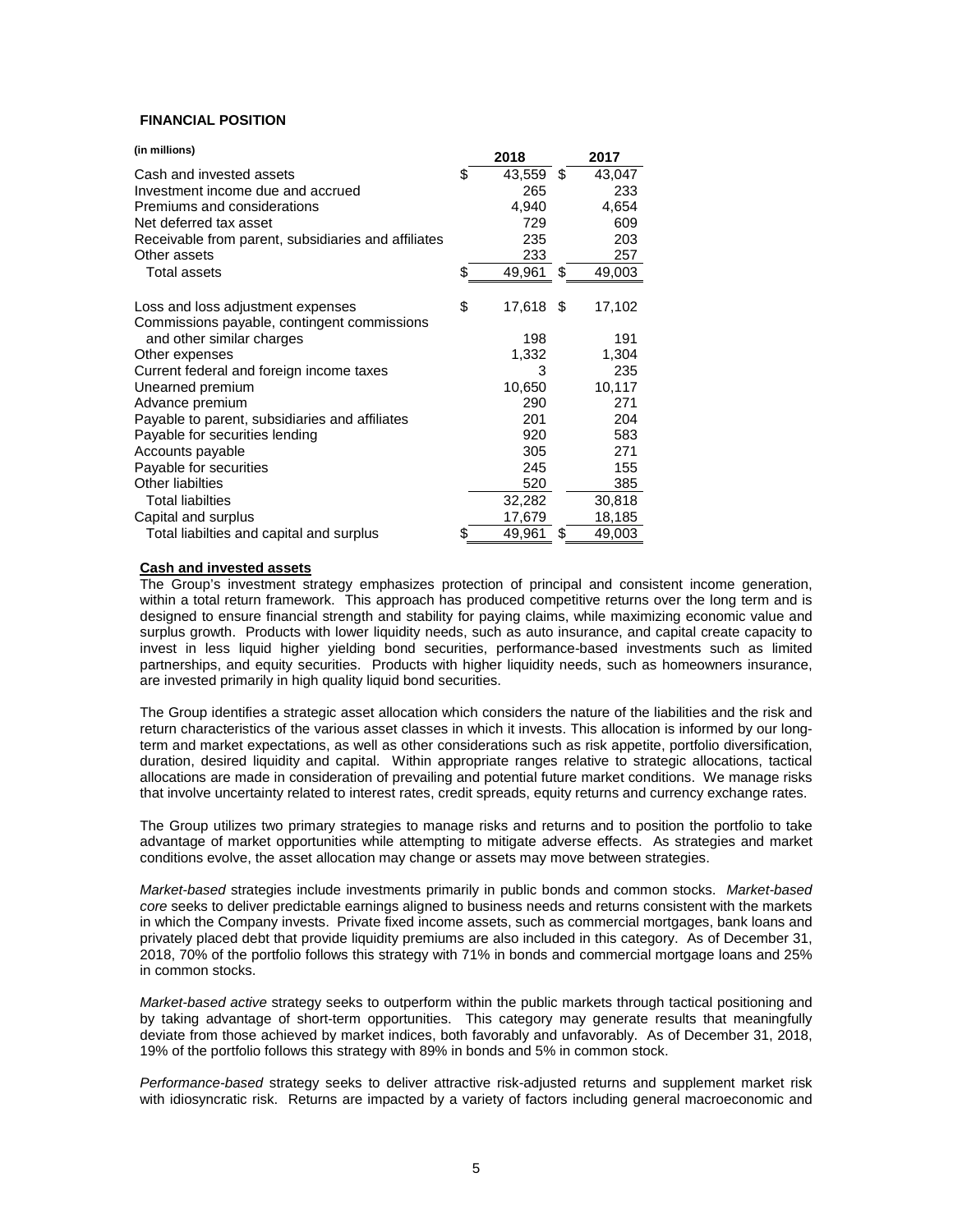public market conditions as public benchmarks are often used in the valuation of underlying investments. Variability in earnings will also result from the performance of the underlying assets or business and the timing of sales of those investments. Earnings from the sales of investments may be recorded as net investment income or realized capital gains and losses. The portfolio, which primarily includes private equity and real estate with a majority being limited partnerships, is diversified across a number of characteristics, including managers or partners, vintage years, strategies, geographies (including international) and industry sectors or property types. These investments are generally illiquid in nature, often require specialized expertise, typically involve a third party manager, and often enhance returns and income through transformation at the company or property level. A portion of these investments seek returns in markets or asset classes that are dislocated or special situations, primarily in private markets. As of December 31, 2018, 11% of the portfolio follows this strategy with 88% in other invested assets primarily invested in limited partnerships.

#### **Portfolio composition by investment strategy**

The Group continues to increase performance-based investments in the portfolio consistent with the ongoing strategy to have a greater proportion of return derived from idiosyncratic assets or operating performance. Income related to performance-based investments will result in variability of earnings.

The Group has a comprehensive portfolio monitoring process to identify and evaluate each security whose carrying value may be other-than-temporarily impaired. The Group's portfolio monitoring process includes a quarterly review of all securities to identify instances where the fair value of a security compared to amortized cost (for bonds) or cost (for stocks) is below established thresholds. The process also includes the monitoring of other impairment indicators such as ratings, ratings downgrades and payment defaults.

The following table presents the investment portfolio by strategy as of December 31:

|                                | 2018 |                                 |    |                            |    |                       | 2017   |              |
|--------------------------------|------|---------------------------------|----|----------------------------|----|-----------------------|--------|--------------|
| (\$ in millions)               |      | <b>Market-</b><br>based<br>core |    | Market-<br>based<br>active |    | Performance-<br>based | Total  | Total        |
| <b>Bonds</b>                   | S    | 21,510                          | \$ | 7,263                      | \$ | 63 \$                 | 28,836 | \$<br>28,645 |
| <b>Preferred stocks</b>        |      | 93                              |    | 10                         |    | 12                    | 115    | 105          |
| Common stocks                  |      | 7.402                           |    | 439                        |    | 151                   | 7,992  | 9,094        |
| Mortgage loans on real estate  |      | 390                             |    |                            |    |                       | 390    | 394          |
| Real estate                    |      |                                 |    |                            |    | 347                   | 347    | 334          |
| Cash and cash equivalents      |      | 41                              |    |                            |    |                       | 41     | (319)        |
| Short-term investments         |      | 466                             |    | 277                        |    |                       | 743    | 406          |
| Derivatives                    |      | 103                             |    | 8                          |    | 2                     | 113    |              |
| Other invested assets          |      | 431                             |    | 187                        |    | 4.364                 | 4,982  | 4,388        |
| Total cash and invested assets |      | 30,436                          | S  | 8,184                      | S. | 4,939 \$              | 43,559 | \$<br>43,047 |
| Percent to total               |      | 70%                             |    | 19%                        |    | 11%                   | 100%   |              |

Total invested assets increased \$506 million, or 1%, compared to prior year. Explanations for the more significant items follow.

# **Bonds**

The Group's bond portfolio consists of publicly traded and privately placed corporate obligations, municipal bonds, U.S. government bonds, asset-backed securities ("ABS"), mortgage-backed securities ("MBS") and foreign government bonds.

As of December 31, 2018, 89.8% of the consolidated bond portfolio was rated investment grade quality, which is defined as having a National Association of Insurance Commissioners ("NAIC") designation of 1 or 2, a Moody's rating of Aaa, Aa, A or Baa, a rating of AAA, AA, A or BBB from S&P Global Ratings ("S&P") a comparable rating from another nationally recognized rating agency, or a comparable internal rating if an externally provided rating is not available. There was no significant change in the bond portfolio quality distribution from the prior year.

Bonds with an NAIC designation of 1 or 2, including loan-backed and structured securities and excluding Securities Valuation Office-identified investments, are reported at amortized cost using the effective yield method. Bonds with an NAIC designation of 3 through 6 are reported at the lower of amortized cost or fair value, with the difference reflected in unassigned surplus as unrealized capital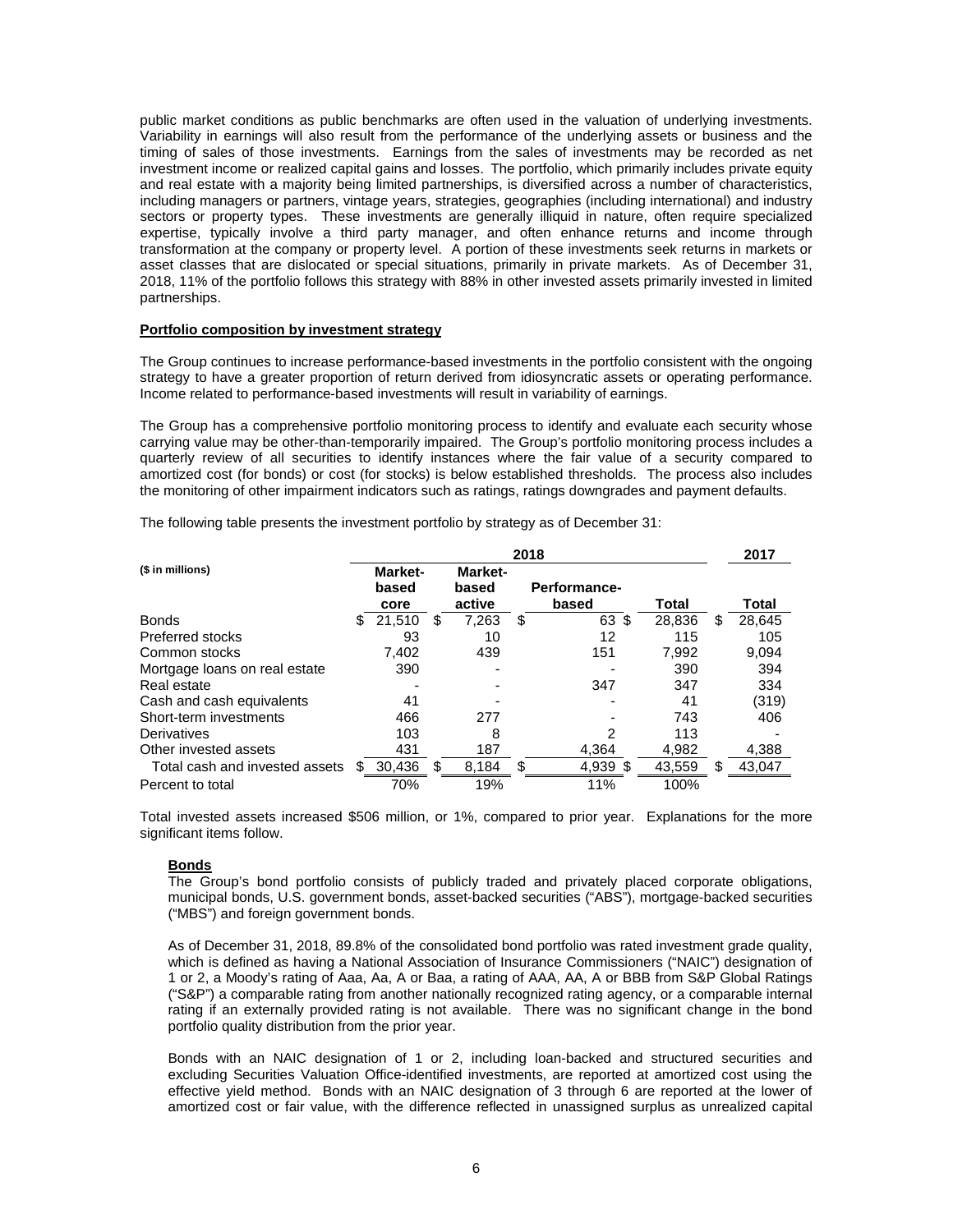## loss.

Publicly traded corporate bonds totaled \$13.59 billion as of December 31, 2018 compared to \$14.53 billion as of December 31, 2017. As of December 31, 2018, the portfolio also contained \$4.91 billion of privately placed corporate obligations, compared with \$6.19 billion as of December 31, 2017. Privately placed securities primarily consist of corporate issued senior debt securities that are directly negotiated with the borrower or are in unregistered form. Privately placed corporate obligations may contain structural security features such as financial covenants and call protections that provide investors greater protection against credit deterioration, reinvestment risk or fluctuations in interest rates than those typically found in publicly registered debt securities. As of December 31, 2018, 91% of the publicly traded corporate obligations and 66% of the privately placed securities were rated investment grade.

Municipal bonds totaled \$5.99 billion as of December 31, 2018 compared to \$4.83 billion as of December 31, 2017. The municipal bond portfolio as of December 31, 2018 consisted of 3,763 issues and is made up of 882 issuers. The largest exposure to a single issuer was 2% of the municipal bond portfolio. Corporate entities were the ultimate obligors of less than 1% of the municipal bond portfolio. As of December 31, 2018, 99% of the Municipal bonds were rated investment grade.

U.S. government bonds totaled \$3.38 billion as of December 31, 2018 compared to \$1.78 billion as of December 31, 2017. As of December 31, 2018, 100% of the U.S. government bonds were rated investment grade.

ABS totaled \$705 million as of December 31, 2018 compared to \$1.04 billion as of December 31, 2017. Credit risk is managed by monitoring the performance of the underlying collateral. Many of the securities in the ABS portfolio have credit enhancement with features such as overcollateralization, subordinated structures, reserve funds, guarantees and/or insurance.

MBS totaled \$212 million as of December 31, 2018 compared to \$262 million as of December 31, 2017. The MBS portfolio is subject to interest rate risk, but unlike other fixed income securities, is additionally subject to prepayment risk from the underlying mortgages.

Foreign government bonds totaled \$55 million as of December 31, 2018 compared to \$4 million as of December 31, 2017.

The fair value of all bonds was \$28.72 billion and \$28.84 billion as of December 31, 2018 and 2017, respectively. As of December 31, 2018, unrealized net capital gains and losses on the bond portfolio, which are calculated as the difference between statement value and fair value, were \$117 million unrealized loss compared to \$199 million unrealized gain as of December 31, 2017.

#### **Equity securities**

Equity securities include \$7.99 billion of common and \$115 million of non-redeemable preferred stocks, and investments in affiliates as of December 31, 2018 compared to \$9.09 billion of common and \$105 million of non-redeemable preferred stocks, and investments in affiliates as of December 31, 2017. The net decrease was due to the decreased investments in equity markets.

#### **Short-term investments**

The \$337 million increase in short-term investments was due primarily to the increase in the Allstate Short Term Pool.

#### **Other invested assets**

The \$594 million increase in other invested assets was driven by the funding of new investments primarily limited partnerships. Limited partnership interests include interests in private equity funds, real estate funds and other funds.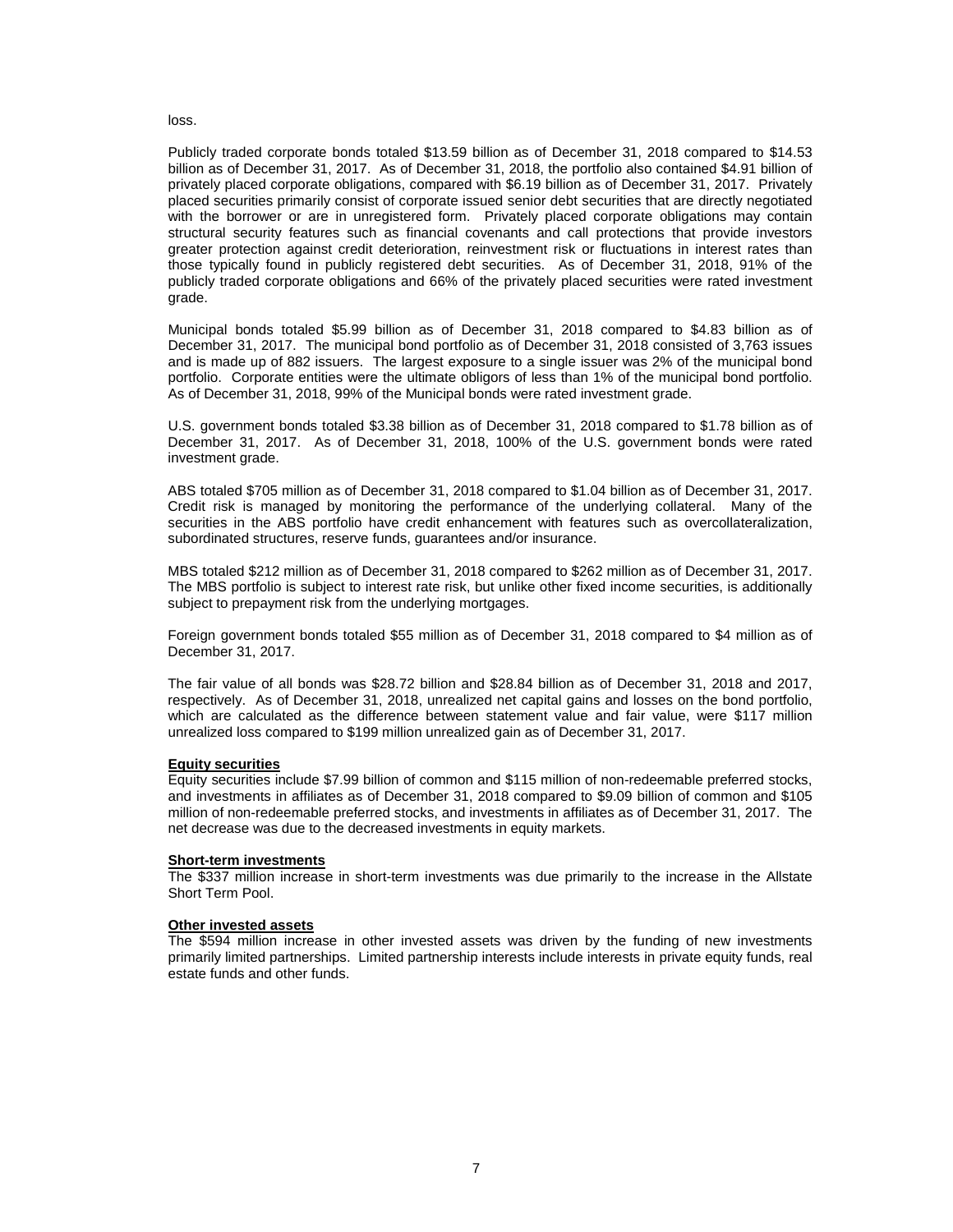#### **Off-balance sheet financial instruments**

The contractual amounts of off-balance-sheet financial instruments as of December 31 were as follows:

| (in millions)                                          | 2018  |              | 2017                     |
|--------------------------------------------------------|-------|--------------|--------------------------|
| Commitments to invest in limited partnership interests | 1.832 | $\mathbb{S}$ | 1.776                    |
| Other loan commitments                                 | 43    | -S           | 10                       |
| Private placement commitments                          | 40    | -SS          | 59                       |
| Commitments to invest in real estate                   |       | -SS          | $\overline{\phantom{0}}$ |

Commitments to invest in limited partnership interests represent agreements to acquire new or additional participation in certain limited partnership investments. The Company enters into these agreements in the normal course of business.

Other loan commitments are agreements to lend to a borrower provided there is no violation of any condition established in the contract. The Company enters into these agreements to commit to future loan fundings at predetermined interest rates. Commitments have either fixed or varying expiration dates or other termination clauses.

Private placement commitments represent commitments to purchase private placement debt and private equity securities at a future date. The Company enters into these agreements in the normal course of business.

Commitments to invest in real estate represent an agreement to provide additional capital for the development of real estate property. The Company enters into these agreements in the normal course of business.

The contractual amounts represent the amount at risk if the contract was fully drawn upon, the counterparty defaults and the value of any underlying security becomes worthless.

The Company does not require collateral or other security to support off-balance-sheet financial instruments with credit risk.

#### **Non-Investment Grade Investments**

The Company's investment policy allows it to purchase and hold below investment grade securities. The Company believes with quality research and underwriting, these securities complement its broader investment strategy and provide the appropriate level of return for the increased risk.

#### **Reserves for losses and loss adjustment expenses**

Incurred losses and loss adjustment expenses represent the sum of paid losses, loss adjustment expenses and reserve changes in the calendar year. This expense included net losses from catastrophes of \$2.67 billion and \$3.16 billion in 2018 and 2017, respectively. Activity in the reserve for losses and loss adjustment expenses is summarized as follows:

| (in millions)             |    | 2018   | 2017         |
|---------------------------|----|--------|--------------|
| Balance at January 1      | \$ | 17,102 | \$<br>16.426 |
| Incurred related to       |    |        |              |
| Current year              |    | 20,958 | 20,488       |
| Prior years               |    | 229    | (343)        |
| <b>Total incurred</b>     |    | 20,729 | 20,145       |
| Paid related to:          |    |        |              |
| Current year              |    | 13,454 | 13,172       |
| Prior years               |    | 6,759  | 6,297        |
| Total paid                |    | 20,213 | 19,469       |
| Balance as of December 31 | ዳ  | 17.618 | 17,102       |

Incurred losses and loss adjustment expenses attributable to insured events of prior years were \$(229) million and \$(343) million as a result of the reestimation of unpaid losses and loss adjustment expenses for the years ended December 31, 2018 and 2017, respectively. These changes were generally the result of ongoing analyses of recent loss development trends. Initial estimates were revised as additional information regarding claims became known.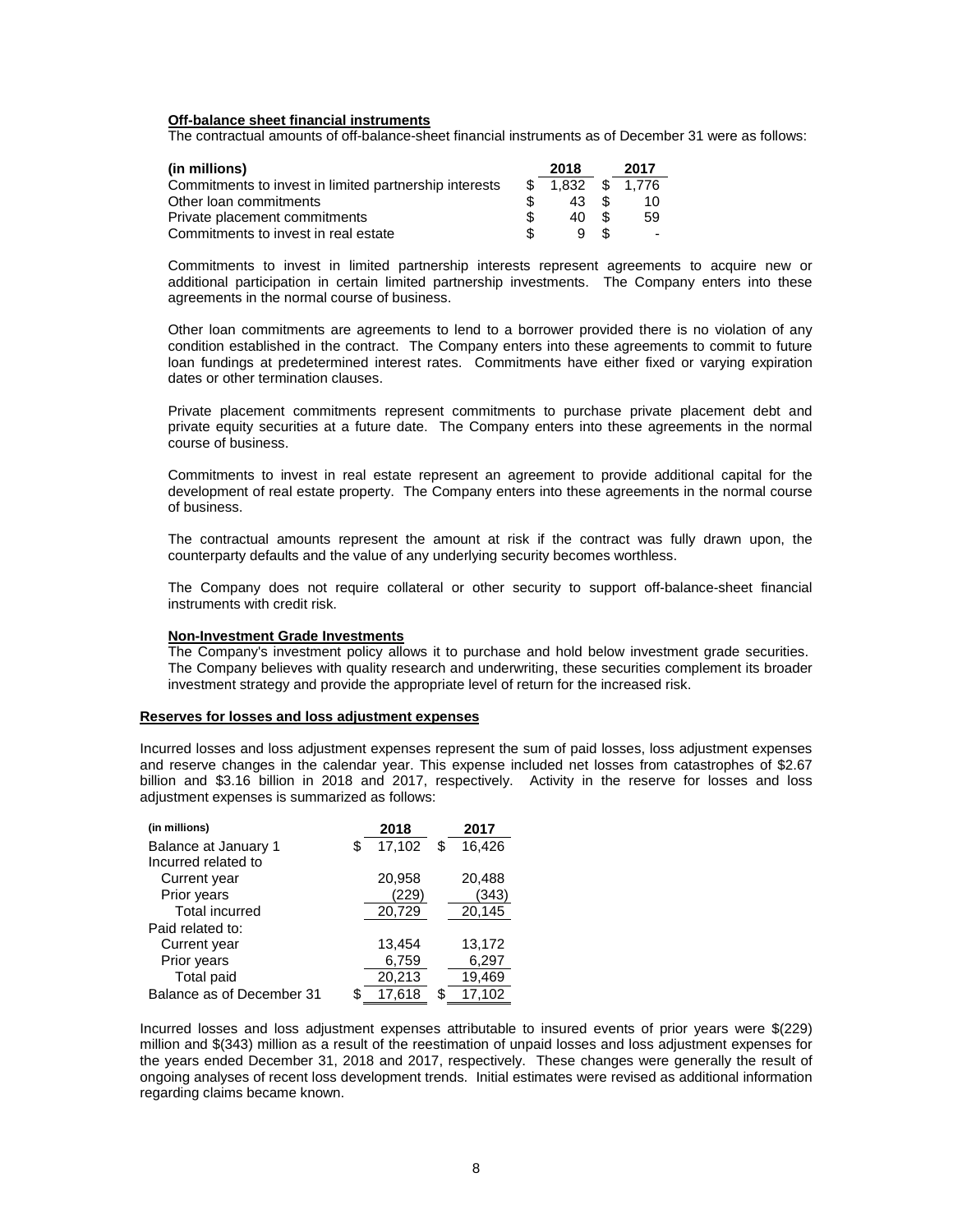#### **Unsecured reinsurance recoverables**

The Group has unsecured reinsurance recoverables that exceeded 3% of policyholder surplus as of December 31 as follows:

| (\$ in millions)                                 | <b>NAIC</b><br>Group |            |       |      |       |
|--------------------------------------------------|----------------------|------------|-------|------|-------|
| Reinsurer                                        | Code                 | FEIN       | 2018  |      | 2017  |
| Michigan Catastrophic Claim Association ("MCCA") | 0000                 | AA-9991159 | 5.399 | - \$ | 5.261 |

The MCCA is a statutory indemnification mechanism for member insurers' qualifying personal injury protection claims paid for the unlimited lifetime medical benefits above the applicable retention level for qualifying injuries from automobile, motorcycle and commercial vehicle accidents. Indemnification recoverables on paid and unpaid claims, including IBNR, as of December 31, 2018 and 2017 include \$5.40 billion and \$5.26 billion, respectively, from the MCCA for its indemnification obligation. As required for member companies by the MCCA, the Company reports covered paid and unpaid claims to the MCCA when estimates of loss for a reported claim are expected to exceed the retention level, the claims involve certain types of severe injuries, or there are litigation demands received suggesting the claim value exceeds certain thresholds. The retention level is adjusted upward every other MCCA fiscal year by the lesser of 6% or the increase in the Consumer Price Index. The retention level will be \$580 thousand per claim for the fiscal twoyears ending June 30, 2021 compared to \$555 thousand per claim for the fiscal two-years ending June 30, 2019. The MCCA is obligated to fund the ultimate liability of member companies' qualifying claims and claim expenses. The MCCA does not underwrite the insurance coverage or hold any underwriting risk. The MCCA is funded by participating member companies (companies actively writing motor vehicle coverage in Michigan) through a per vehicle annual assessment that is currently \$192 per vehicle insured. The MCCA is required to assess an amount each year sufficient to cover members' actuarially determined present value of expected payments on lifetime claims of all persons expected to be catastrophically injured in that year, its operating expenses, and adjustments for the amount of excesses or deficiencies in prior assessments. The assessment is incurred by the Company as policies are written and recovered as a component of premiums from our customers. The MCCA indemnifies members as qualifying claims are paid and billed by members to the MCCA. Unlimited lifetime covered losses result in significant levels of ultimate incurred claim reserves being recorded by member companies along with offsetting indemnification recoverables. Disputes with claimants over coverage on certain reported claims can result in additional losses, which may be recoverable from the MCCA, excluding litigation expenses. The MCCA prepares statutory-basis financial statements in conformity with accounting practices prescribed or permitted by the State of Michigan Department of Insurance and Financial Services ("MI DOI"). The MI DOI has granted the MCCA a statutory permitted practice that expires in 2019 to discount its liabilities for loss and loss adjustment expense. As of June 30, 2018, the date of its most recent annual financial report, the MCCA had cash and invested assets of \$20.54 billion and an accumulated deficit of \$2.92 billion. The permitted practice reduced the accumulated deficit by \$47.24 billion.

The MCCA is financially structured to meet its future indemnification obligations as its cash and invested assets at June 30, 2018 were \$20.54 billion or 90% of its discounted loss and loss adjustment expense reserves of \$22.86 billion and it continues to be authorized to annually assess member companies for their incurred indemnifiable claims, the MCCA's annual operating expenses, and any amounts necessary to recoup prior year assessment differences. The MCCA's current fiscal year private passenger per vehicle assessment is \$192 comprising \$161 for current fiscal year claims and expenses and \$31 for deficit recoupment. The MCCA has a statutory accounting permitted practice that has been granted by the Michigan Department of Insurance to discount its liabilities for loss and loss adjustment expense. As of June 30, 2018, the date of the most recent statutory financial reports, the permitted practice reduced the MCCA's accumulated deficit of \$50.17 billion by \$47.25 billion to \$2.92 billion. Calculation of the pre-funding discount is dependent on actuarial estimates and investment funding decisions. As of December 31, 2017, our auto market share in Michigan was 8.2%.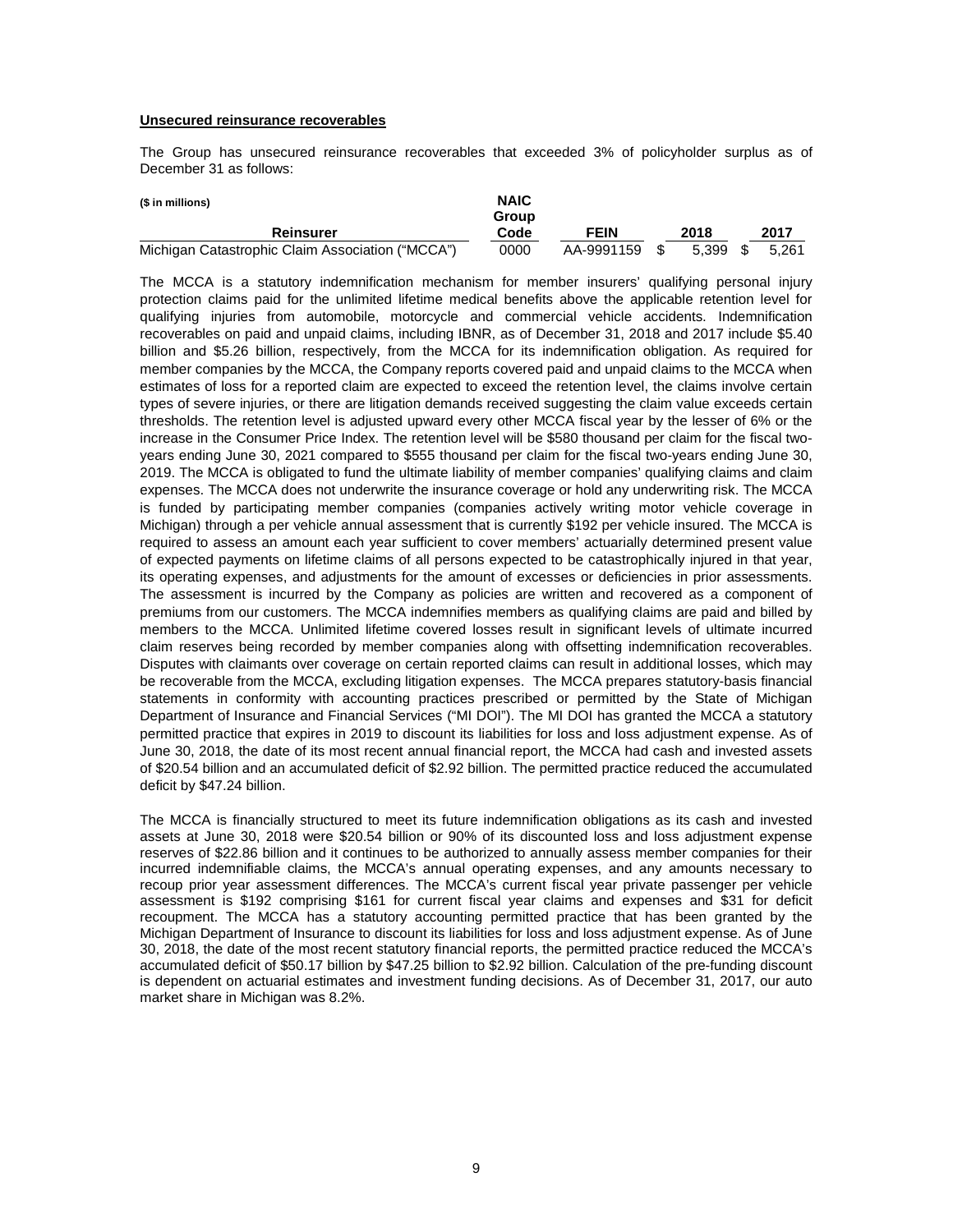# **Capital and surplus**

The following table summarizes the Group's capital position as of December 31:

| (in millions)                                 |   | 2018   | 2017   |
|-----------------------------------------------|---|--------|--------|
| Common capital stock                          | S | 51     | 22     |
| Gross paid in and contributed surplus         |   | 4.051  | 4.082  |
| Unassigned funds (surplus)                    |   | 13.547 | 14.046 |
| Aggregate write-ins for special surplus funds |   | 30     | 35     |
| Total surplus as regards policyholders        |   | 17.679 | 18.185 |

Total surplus as regards policyholders decreased \$506 million or 3%, and was mainly comprised of the following items:

- \$2.74 billion Net Income in 2018 compared to \$2.88 billion in 2017
- \$374 million change in net unrealized capital loss in 2018 compared to \$1.03 billion unrealized capital gains in 2017
- \$2.90 billion dividends paid to Allstate Insurance Holdings in 2018 compared to \$1.61 billion in 2017

# **RESULTS OF OPERATIONS**

| (in millions)                                               | 2018         |    | 2017   |
|-------------------------------------------------------------|--------------|----|--------|
| Premiums earned                                             | \$<br>30,386 | \$ | 29,038 |
| Losses incurred                                             | 17,478       |    | 16,843 |
| Loss adjustment expenses incurred                           | 3,251        |    | 3,302  |
| Other underwriting expenses incurred                        | 8,066        |    | 7,542  |
| Total underwriting deductions                               | 28,795       |    | 27,687 |
| Net underwriting gain                                       | 1,591        |    | 1,351  |
| Net investment income earned                                | 1,805        |    | 2,028  |
| Net realized capital gains (losses)                         | (278)        |    | 110    |
| Net investment gain                                         | 1,527        |    | 2,138  |
| Total other income                                          | 133          |    | 122    |
| Net income, after dividends to policyholders but before all |              |    |        |
| other federal and foreign income taxes                      | 3,251        |    | 3,611  |
| Federal and foreign income taxes incurred                   | 513          |    | 728    |
| Net income                                                  | 2,738        | S  | 2,883  |

#### **Net underwriting gain**

The \$240 million increase in underwriting gain was mostly due to increased premiums earned, lower catastrophe losses and improved auto claim frequency, partially offset by higher claim severity, agency and employee-related compensation costs and advertising costs and lower favorable non-catastrophe prior year reserves reestimates.

#### **Net investment gains**

Net investment gain decreased \$611 million, mainly due to a net realized capital loss of \$278 million in 2018 compared to a net realized capital gain of \$110 million in 2017, primarily due losses from bonds and common stocks. Net investment income earned decreased \$223 million compared to prior year due mostly to the \$279 million decrease in dividends from subsidiaries, partially offset by \$89 million in other investment income, which includes \$116 million final distributions from limited partnerships. AIC received \$250 million from ALIC in 2018 compared to \$600 million in 2017.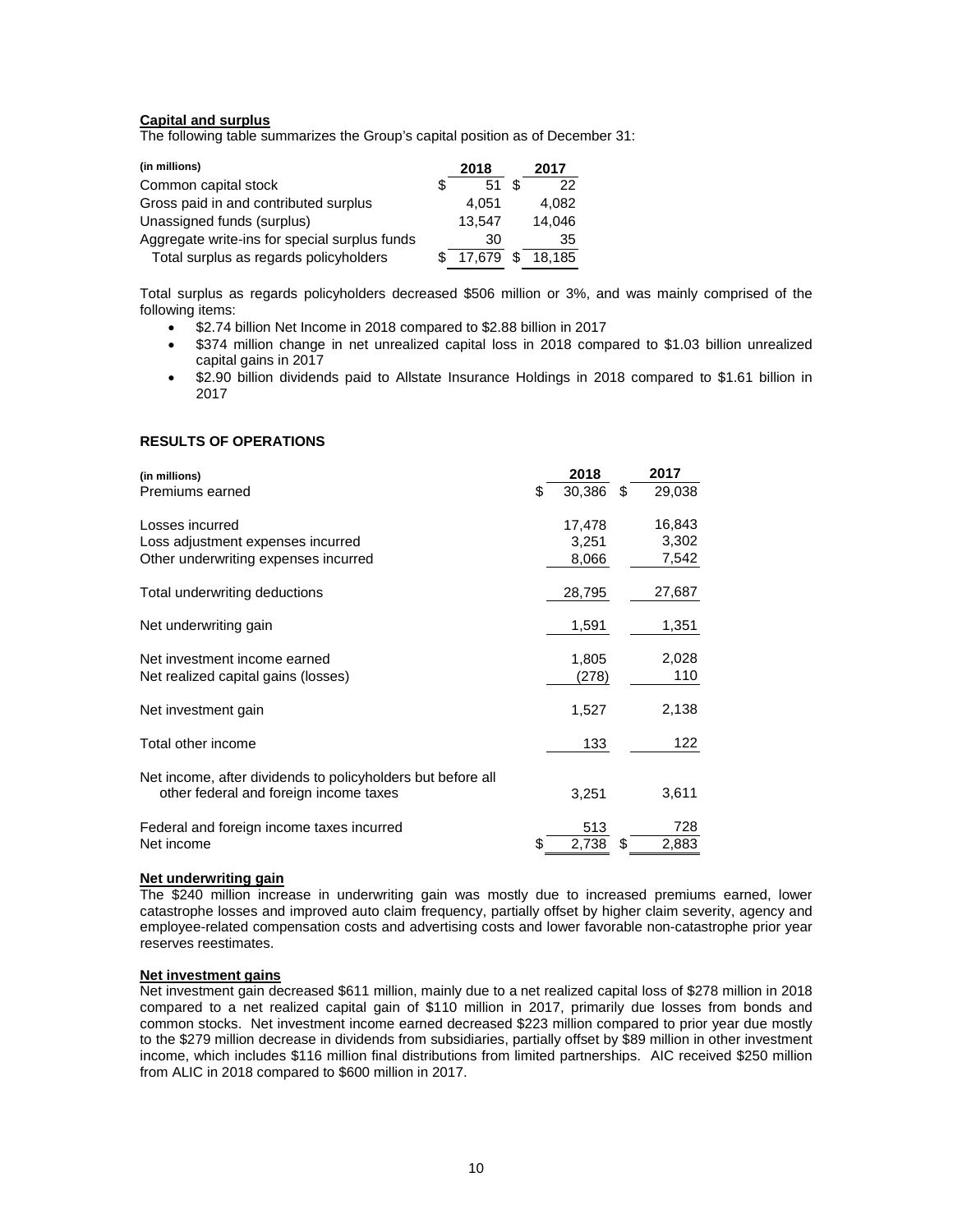# **CASH FLOW AND LIQUIDITY**

The following table summarizes cash flow.

| (in millions)                                                   | 2018              | 2017    |
|-----------------------------------------------------------------|-------------------|---------|
| Net cash from operations                                        | $$3.777$ $$3.824$ |         |
| Net cash from investments                                       | (1.522)           | (3,292) |
| Net cash from financing and miscellaneous sources               | (1,558)           | (1,604) |
| Net change in cash, cash equivalents and short-term investments | 697               | (1.072) |

The Group's operations typically generate substantial cash flows from operations as most premiums are received in advance of the time claim payments are made. Net cash from operations decreased in 2018 as a result of an increase in commissions, expenses paid and aggregate write-ins for deductions and benefit and loss related payments, partially offset by an increase in premiums collected net of reinsurance. Lower negative net cash from investments in 2018 compared to 2017 were driven by higher investment proceeds, partially offset by higher investments acquired. Lower negative net cash flows from financing in 2018 compared to 2017 were mainly due to the increase in securities lending.

#### **Dividend restriction**

The ability of AIC, AI, APC, AFCIC, EI, EIC, EICA, EIIC, EPC and EHAIC to pay dividends is generally dependent on business conditions, income, cash requirements, receipt of dividends and other relevant factors. More specifically, the Illinois Insurance Code ("Code") provides a two-step process. First, no dividend may be declared or paid except from earned (unassigned) surplus, as distinguished from contributed surplus, nor when the payment of a dividend reduces surplus below the minimum amount required by the Code. Secondly, a determination of the ordinary versus extraordinary dividends that can be paid is formula based and considers net income and capital and surplus, as well as the timing and amounts of dividends paid in the preceding twelve months as specified by the Code. Ordinary dividends to shareholders do not require prior approval of the IL DOI. Dividends are not cumulative. As of December 31, 2018, the maximum ordinary dividend that can be declared and paid in 2019 by AIC, AI, APC, AFCIC, EI, EIC, EICA, EIIC, EPC and EHAIC is limited to \$2.73 billion, \$0.9 million, \$0.8 million, \$1 million, \$0.5 million, \$0.4 million, \$0.4 million, \$0.2 million, \$0.2 million and \$0.8 million, respectively.

ESIC's ability to pay dividends in 2019 will be limited to \$4 million by the state insurance laws of the State of Wisconsin. Wisconsin law provides that the Company may pay out dividends without the prior approval of the Wisconsin Commissioner of Insurance in an amount, when added to other shareholder distributions made in the last 12 months, not in the excess of the lesser of (a) 10% of the insurer's surplus as regards to policyholders as of the prior year December 31 or (b) the greater of (1) its net income (excluding realized capital gains) for that same year end, (2) the aggregate of the net income of the insurer for the 3 calendar years preceding the date of the dividend or distribution, minus realized capital gains for those calendar years and minus dividends paid or credited and distributions made within the first 2 of the preceding 3 calendar years.

EICMA's ability to pay dividends is dependent on business conditions, income, cash requirements and other relevant factors. Without prior approval of the MA DOI, ordinary dividends to shareholder are limited to \$0.6 million. This amount is formula driven based on capital and surplus, as well as the timing and amount of dividends paid in the preceding twelve months as specified by Massachusetts insurance law. Dividends are not cumulative.

# **Financial strength ratings and outlook**

The Company's most recent financial strength ratings and outlook were A+ (exceptional), Aa3 (excellent) and AA- (excellent) from A.M. Best, Moody's and S&P, respectively; all with a stable outlook.

# **Risk-based capital**

The NAIC has a uniform capital adequacy standard, referred to as the risk-based capital ("RBC"), that serves as one of the solvency monitoring regulatory tools to measure and assess the amount of capital that is appropriate for an insurance company to support its overall business operations in consideration of its size and risk profile. The standard utilizes a formula to calculate a company's minimum capital requirement ("company action level RBC") based on the insurance, business, asset, interest rate, market, credit, underwriting and reserving risk associated with its business. There is no regulatory action required if a company maintains an actual capital level greater than the company action level RBC. A RBC model law does, however, mandate four levels of regulatory action based on a company's degree of capital